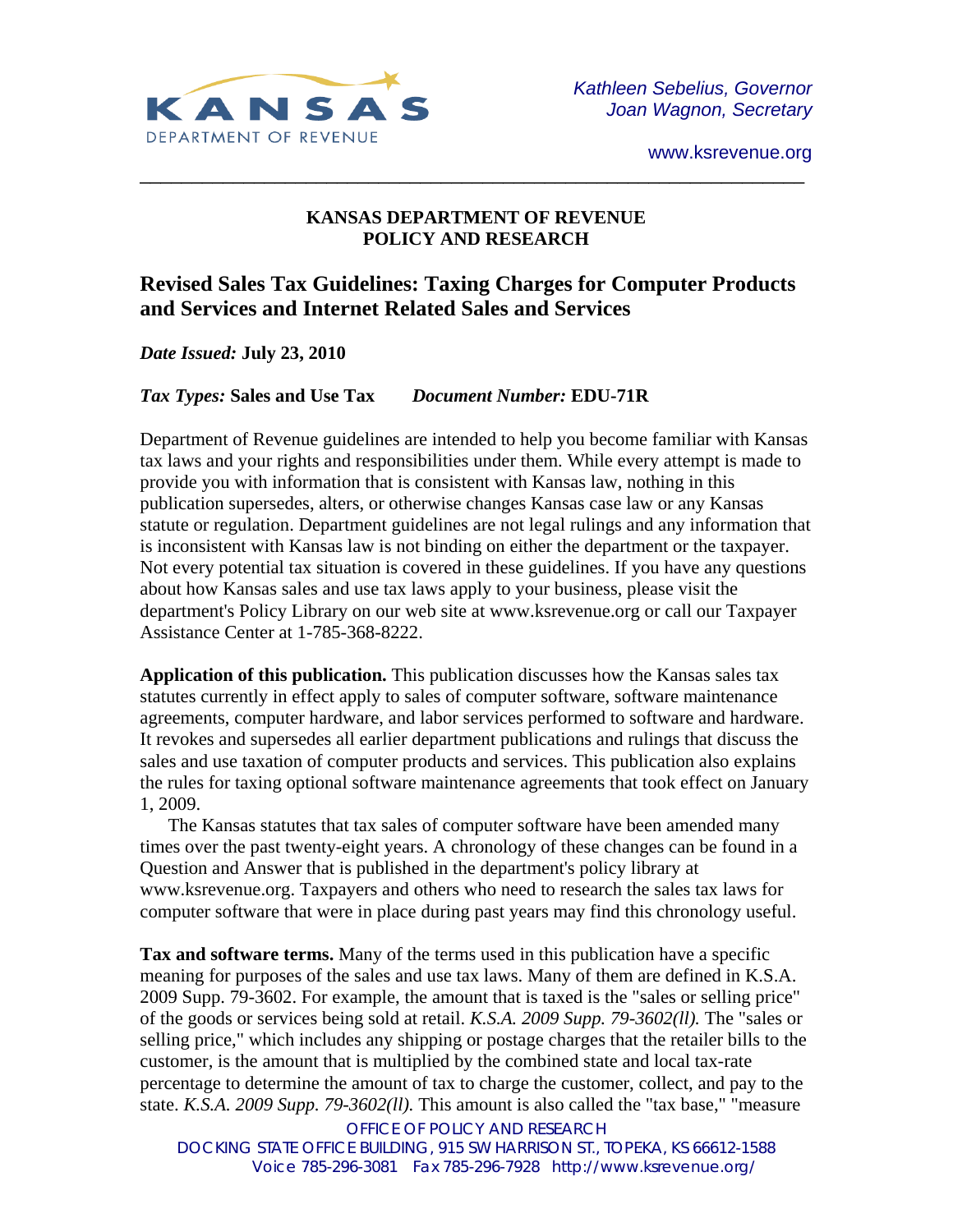of tax," or "purchase price." *See K.S.A. 2009 Supp. 79-3602(ee).* The term "gross receipts" generally refers to the sum of all retail sales receipts in a reporting period.

For simplicity, this publication will use the terms "selling price" or "tax base" unless the context requires otherwise. *Compare K.S.A. 2009 Supp. 79-3602(o) with K.S.A. 2009 Supp. 79-3602(ee) and K.S.A. 2009 Supp. 79-3602(ll).* "Sales tax" or "tax" will refer to the combined state and local sales or use tax that is lawfully owed. "Sale" will refer to outright sales, as well as leases, rentals, software license agreements, and similar conveyances unless the context requires otherwise.

The terms "prewritten computer software," "prewritten software," and "canned software" are synonymous. While the term "prewritten computer software" is used in the Kansas statutes, the term "prewritten software" will be used in these guidelines unless otherwise required. "Enhancements or modifications to prewritten computer software," when such enhancements or modifications are designed and developed to the specifications of a specific purchaser of the prewritten software, shall be referred to in these guidelines as "customization of prewritten computer software." *See K.S.A. 2009 Supp. 79-3602(cc).* "Software" means computer software.

**I. DEFINITIONS.** (a) *"Custom software"* is software that is designed and developed for the exclusive use and needs of a specific person or business. Custom software becomes prewritten software if it is offered for sale to someone other than the customer for whom it was originally designed and developed. The providing of custom software is considered a non-taxable service.

(b) *"Prewritten software"* is defined at K.S.A. 2009 Supp. 79-3602(cc) as:

computer software, including prewritten upgrades, which is not designed and developed by the author or other creator to the specifications of a specific purchaser. The combining of two or more prewritten computer software programs or prewritten portions thereof does not cause the combination to be other than prewritten computer software. Prewritten computer software includes software designed and developed by the author or other creator to the specifications of a specific purchaser when it is sold to a person other than the purchaser. Where a person modifies or enhances computer software of which the person is not the author or creator, the person shall be deemed to be the author or creator only of such person's modifications or enhancements. Prewritten computer software or a prewritten portion thereof that is modified or enhanced to any degree, where such modification or enhancement is designed and developed to the specifications of a specific purchaser, remains prewritten computer software, except that where there is a reasonable, separately stated charge or an invoice or other statement of the price given to the purchaser for such modification or enhancement, such modification or enhancement shall not constitute prewritten computer software.

 (c) *"Customization of prewritten software"* refers to a service that modifies or enhances prewritten computer software, when such modification or enhancement has been developed and designed to the specifications of a specific customer. Customization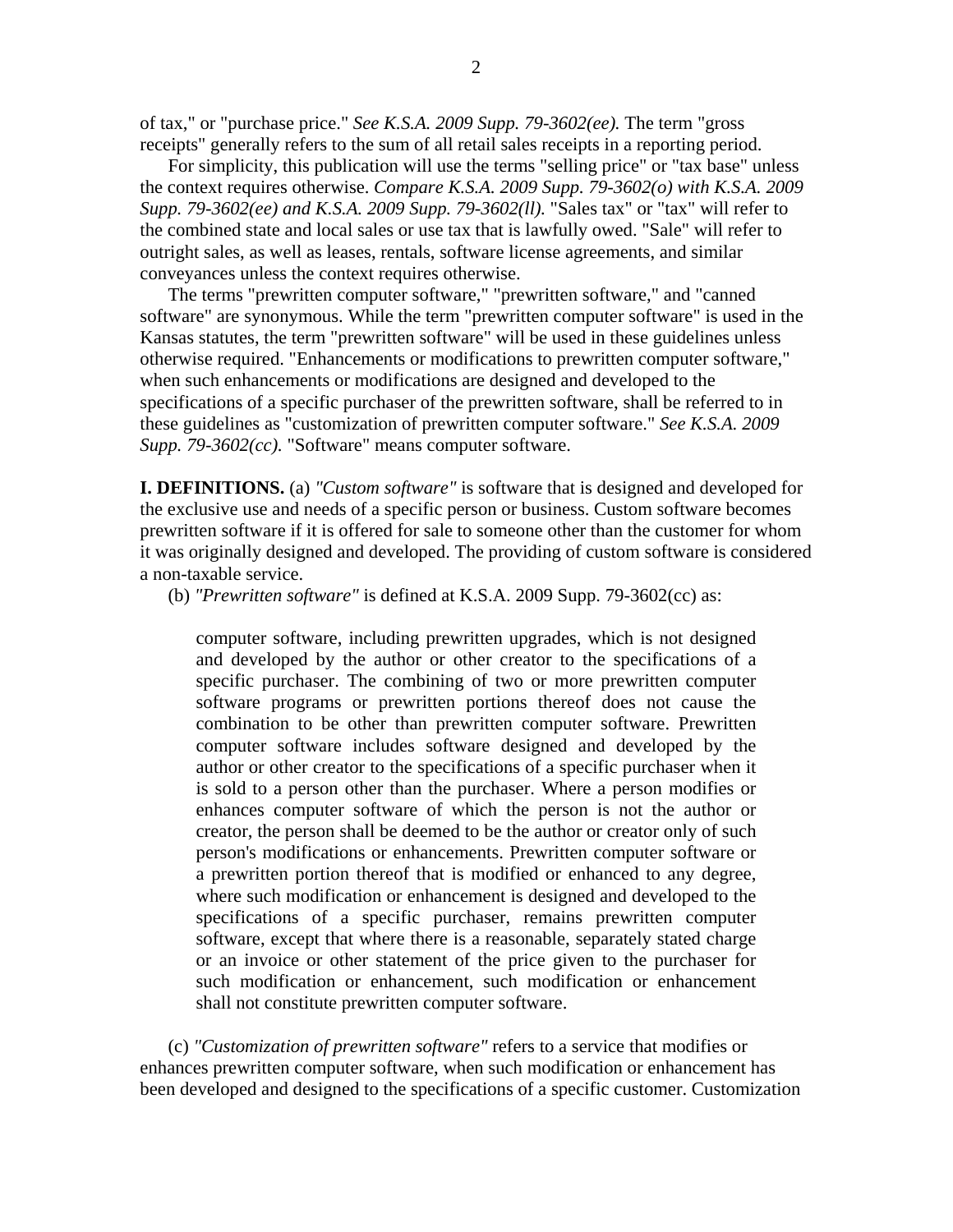of prewritten software requires changing, editing, or adding to the source code of the original prewritten software to meet the customer's specifications. Customization does not transform the underlying prewritten software into custom software. Customized prewritten software is still considered prewritten software.

 (d) *"Software source code"* means the code written by a programmer using a programming language which is comprehensible to appropriately trained persons and is not capable of directly being used to give instructions to a computer. A source code includes related programmers' notes, design documents, and manuals. Source code is a set of programming-language instructions that must be translated to machine instructions before the program can run. It is translated by compilation or interpretation into software executable code in binary form.

 (e) *"Software executable code"* means any object code, machine code, or other code in binary form readable by a computer when loaded into its memory and used directly by such computer to execute instructions.

**II. OVERVIEW:** (a) The most common questions that taxpayers ask about software taxation are:

- How are sales of software taxed?
- What software services are taxed? What ones are not?
- How are sales of software maintenance agreements taxed?

This Section provides abridged answers to these three questions. Section IV contains more in-depth answers to these and other questions about how the Kansas sales tax laws apply to sales of computer software, hardware, and services.

 (b) **How are software sales taxed in Kansas?** (1) Software sales can be distinguished in a number of ways, including whether or not the software is:

- Operating software, application software, or system software;
- licensed to the customer under a limited-duration right-to-use agreement rather than being sold outright;
- sold with a shrink-wrapped box-top or with a tear-open license agreement;
- delivered to the customer on a tangible storage medium, such as a CD, DVD, or magnetic tape;
- delivered to the customer electronically via the Internet, telephone modem, or some other electronic method; or
- delivered to the customer by "load and leave."

(2) In Kansas, taxability is determined solely by whether the software being sold is custom software or prewritten software.

(3) Sales of prewritten software are taxed both under the specific imposition on sales of prewritten software and under the general imposition on sales of tangible personal property. Such sales are taxable regardless of the method of delivery, which may be made via a tangible storage media, electronically, or by "load and leave." *See K.S.A. 2009 Supp. 79-3602(pp); K.S.A. 2009 Supp. 79-3603(a);* and *K.S.A. 2009 Supp. 79-3603(s).*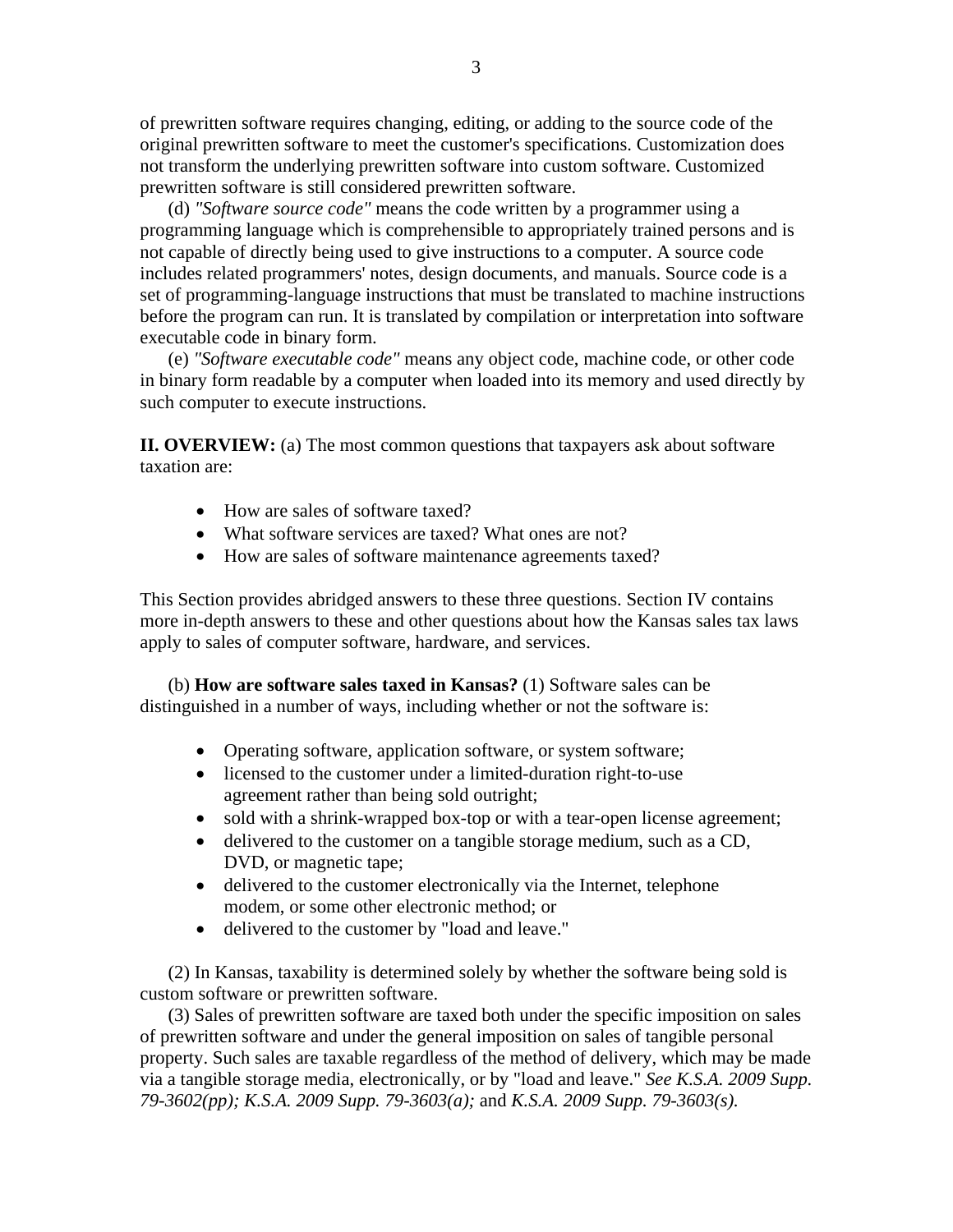(4) Charges for custom software are not subject to Kansas sales or use tax and are treated as charges for non-taxable services.

(5) Charges for customized prewritten software are taxable, the same as charges for prewritten software. However, a service charge to change or modify the software source code to meet a specific customer's special technical or business needs is not taxable, provided the charge for the customization service is reasonable and separately stated on the customer's invoice. If the charges for the prewritten software and the softwarecustomization service are not separately stated, the entire charge is taxable.

(6) *Summary:*

- Sales of prewritten software are taxable.
- Sales of custom software are not taxable.
- If a software vender bills one charge for prewritten software and another charge for customization of such software, the charge for the prewritten software is taxable while a reasonable and separately-stated charge for the customization service is not. If the two charges are lumped together, sales tax applies to the entire amount being billed.

(c) **What software services are taxed in Kansas? What ones are not?** (1) When prewritten software is sold, the selling price that is subject to sales tax includes separately-stated charges for delivering and installing the software, as well as "any other services that are necessary to complete the sale." *K.S.A. 79-3602(ll)(1). See Section IV(b), The tax base for the sale and installation of prewritten software.* 

(2) Kansas taxes charges for "the services of modifying, altering, updating or maintaining prewritten computer software." *K.S.A. 2009 Supp. 79-3603(s).* These services always involve the installation of software or software upgrades or enhancements. *See Section III(b)(4).*

(3) Kansas does not tax software customization services when the charges for such services are reasonable and separately stated from any charges for prewritten software. Customization services always involve changing the software source code.

 (d) **How are sales of software maintenance agreements taxed in Kansas?** Revenue Ruling 19-2009-01 sets forth the sales tax treatment of computer software maintenance agreements, as of January 1, 2009. A maintenance agreement that is required to be purchased with prewritten software is fully taxable. Taxation of optional maintenance agreements is discussed below in Section III(d), *Software maintenance agreements.*  Section III(d) also discusses how services performed by a third-party serviceman for a maintenance-agreement provider are taxed.

## **III. COMPUTER SOFTWARE SALES AND SERVICES.** (a) **Prewritten software, custom software, and the customization of prewritten software.** (1) *Prewritten software.* Prewritten software includes:

- Any combination or parts of two or more prewritten software programs;
- customized prewritten software;
- software upgrades and enhancements for prewritten software; and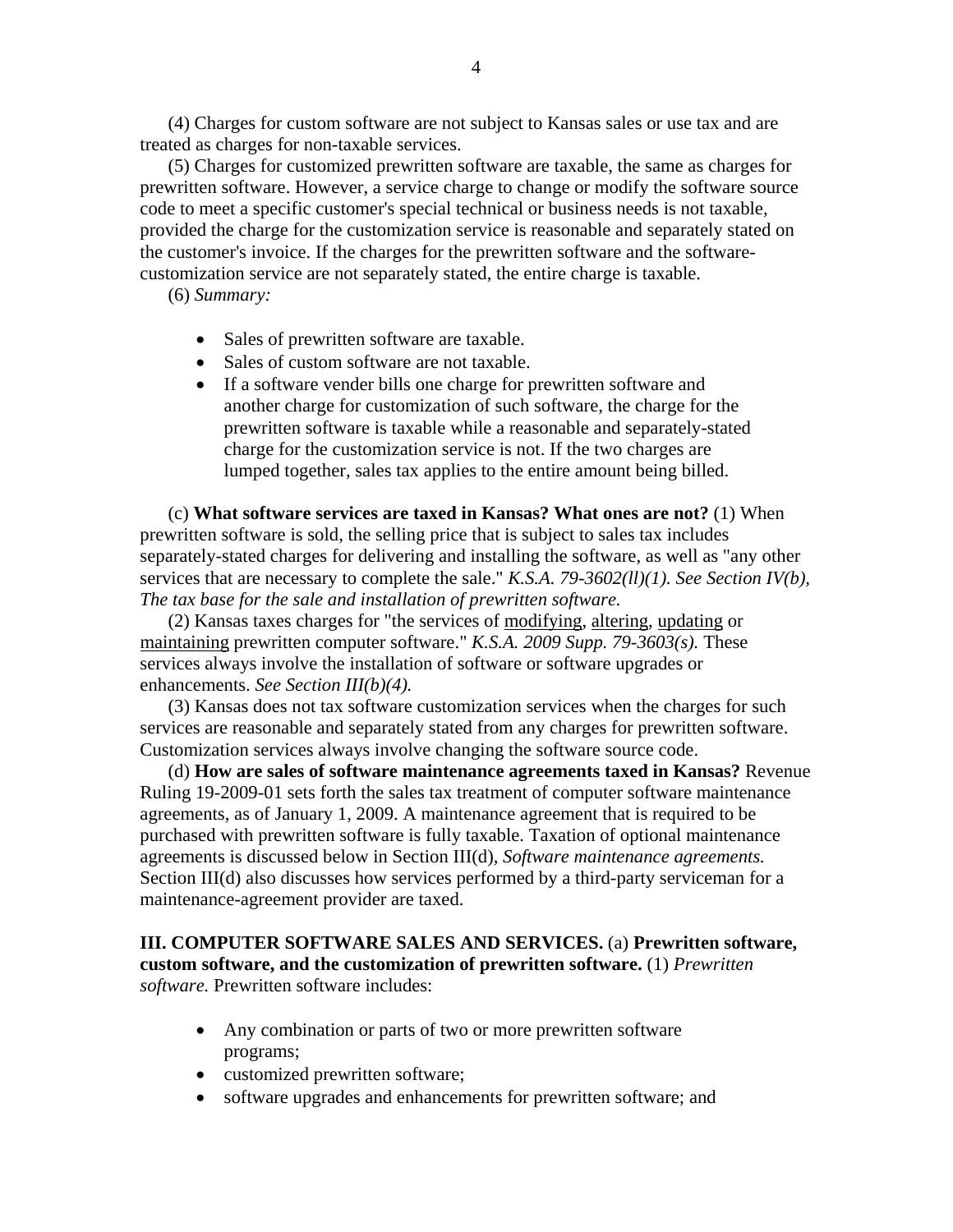• software that was initially designed as "custom" software for a specific customer that is later sold to someone else. *K.S.A. 2009 Supp. 79- 3602(cc).*

The sale of prewritten software is taxable whether it is delivered to the customer electronically, on a physical medium, or by "load and leave." *K.S.A. 2009 Supp. 79- 3603(s).* Load-and-leave delivery occurs when the software vendor or its agent visits the customer's site, installs the software using a physical medium, and carries away the physical medium when finished. The sale of a license to use prewritten software for a limited period is taxed the same as the outright sale of prewritten software. *See K.S.A. 2009 Supp. 79-3602(pp).* 

The use in Kansas of prewritten software that is purchased outside the state without payment of sales or use tax, or at a combined state and local rate that is lower than the applicable combined Kansas state and local rate, is subject to consumers' use tax. *K.S.A. 2009 Supp. 79-3702 et seq*. The use tax rate to use to accrue the consumers' use tax is the difference between the combined Kansas tax rates and the combined tax rates of the other state. When a retailer fails to collect sales tax on a taxable software sale made in Kansas, the department may pursue either the customer or the retailer for the uncollected tax. *K.S.A. 79-3604.*

 (2) *Custom software.* In today's market, a software designer seldom creates software solely for one customer. Instead, most software is prewritten and can be sold "as is" or customized to adapt it to the customer's special technical or business needs. *See Section I, Definitions.* When a contract requires entirely new software to be designed, written, and sold to a specific customer for the customer's exclusive use, the sale is not subject to tax. *See K.S.A. 2009 Supp. 79-3603(s); K.S.A. 2009 Supp. 79-3602(cc).* Any subsequent sale to another user is a taxable sale of prewritten software.

 (3) *Software-customization services and customized-prewritten software.* Businesses often buy prewritten software: (i) from vendors who agree to customize the software to fit a customer's special technical or business needs; or (ii) with the intention of hiring a third party to customize the software. The sale of prewritten software is taxable regardless of whether it is: (i) sold in its original form; (ii) combined with other prewritten programs; or (iii) customized to meet the purchaser's special needs. However, the vendor of customized software has the option to charge a separate fee for the softwarecustomization services (i.e. programming) that it or its agent performs to satisfy the special order of the customer.

 The vendor must maintain records that adequately document the extent of the software customization services being performed to prewritten software. As discussed below in (a)(4) and (a)(5), software customization requires changing the software source code to meet the specific requirements of the customer. A commercially reasonable, separately stated charge for customizing prewritten software is not subject to sales tax. *K.S.A. 2009 Supp. 79-3602(cc).* If a vendor elects to charge a lump sum rather than separately invoicing one fee for the software customization service and another fee for the prewritten software being customized, the entire amount that is invoiced is subject to sales tax. When a computer programmer does not sell prewritten software and only performs software customization services, the programmer's charge for the software customization services is not taxable.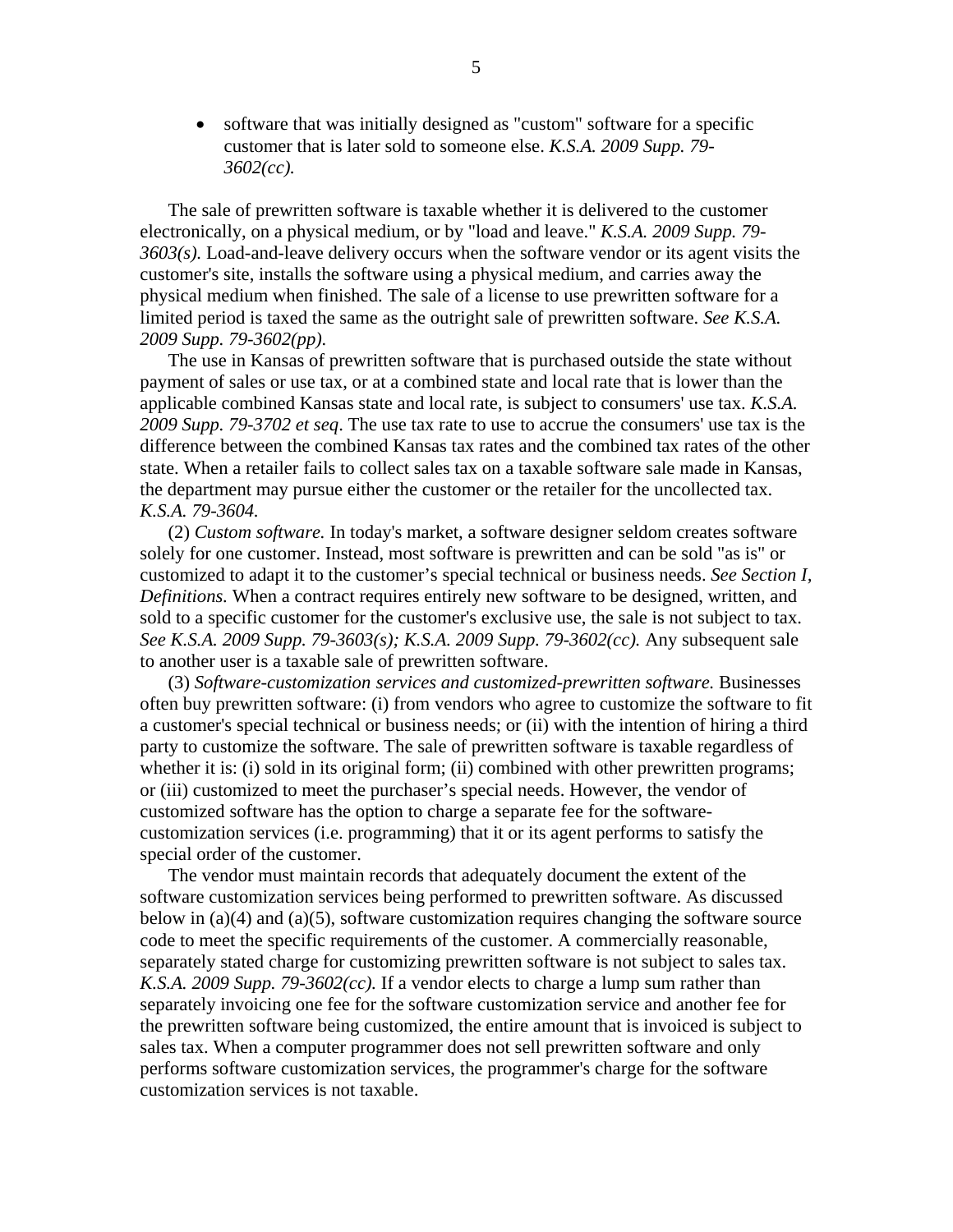If a software vendor hires a third-party programmer to customize prewritten software that the vendor is selling to a specific customer, the vendor may issue a resale exemption certificate to the programmer. If, after the initial sale, the vendor resells the customized prewritten software to someone else, the vendor must collect sales tax on the total amount that it bills for the software. If software customization services are performed to meet the needs of a specific customer and the vendor does not intend to sell the customized prewritten software to anyone else, the vendor is not required to charge sales tax on the reasonable and separately stated charge for the software customization services that it bills to the one customer.

 (4) *What are software customization services?* (A) To be considered software customization services (i.e. custom programming), the services being performed must satisfy the following two requirements:

- The vendor or programmer must conduct a requirements analysis to determine a specific customer's unique needs for the new software or for the customized prewritten software ; and
- The source code for the prewritten software or prewritten program modules must be changed or added to in order to meet the unique requirements of the customer buying the software.

 (5) *Examples and documentation of software customization services.* Software customization services require changing the source code. The following are examples of software customization services, where those require source code changes to be made:

- Creating new interfacing logic to meet the customer's specific needs, such as formatting of the interface between the purchased software and other related software or computer systems, including formatting of graphical user interfaces;
- turning functionalities of a program on or off in accordance with the specific requirements of the purchaser;
- altering the source code so that the software is compatible with the other software and computer hardware of the software purchaser;
- data conversion or migration from a legacy system;
- adding or deleting data fields; and
- report modification or generating new reports.

The performance of such services is documented by the service provider's records. The department will review the following records to establish whether or not a source code has been changed: the contract of sale, logbooks, timesheets, dated documents, source codes, specifications of work to be done, design of the system, performance requirements, diagrams of programs, flow diagrams, flow diagrams, coding sheets, error printouts , translation printouts, correction notes, and invoices or billing notices to the customer.

 (6) *What expenses are considered to be incurred as part of software customization service?* Customers who pay for prewritten software along with software customization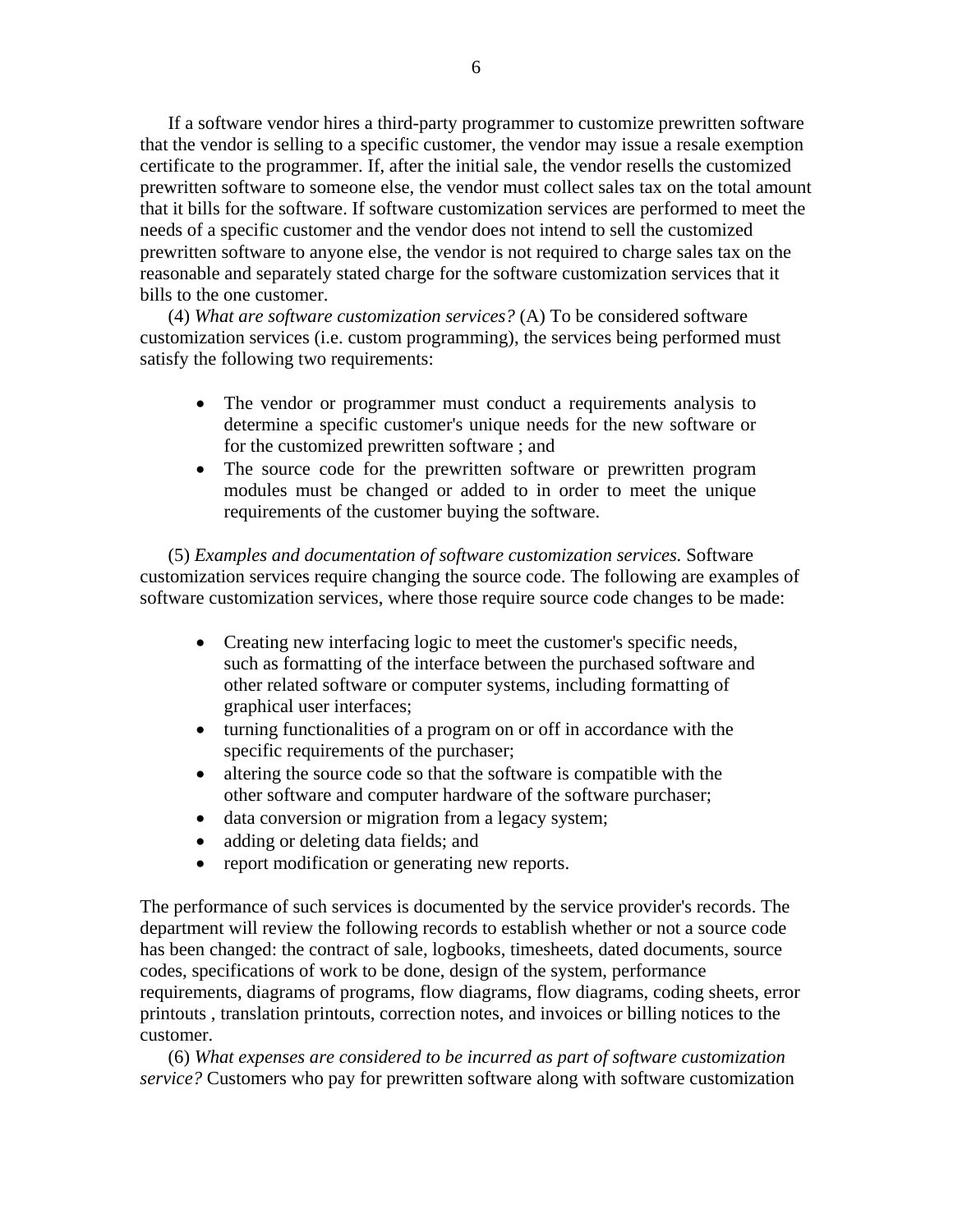services are sometimes billed for services a vendor or software programmer provides and for the expense the vendor or programmer incurs for:

- Requirements analysis and feasibility studies, including economic and technical analysis of existing or potential computer hardware or software needs, identifying information and information access needs, and analyzing business-process analysis done to help a customer improve its information security, operations, quality control, budgeting, financial statements, etc.;
- changing source code so that the purchased software will operate;
- providing consulting services;
- providing technical instruction;
- travel, lodging, and meal expenses; and

When charges on the invoice for these items are commercially reasonable and are broken out separately between those specifically related to the software customization services and those related to the prewritten software, the separately stated charges related to the software customization services are presumed to be non-taxable. This presumption can be overcome if the listed charges related to the software customization services are not reasonable.

Whenever software customization services are performed and the customer is billed a lump sum for the prewritten software and customization services, the tax base is the total amount billed to the customer. This includes any separately stated charges for the items listed above, including requirements, studies, feasibility studies, consulting services, travel expenses, and so forth. *See K.S.A. 2009 Supp. 79-3602(ll).* These expenses are also part of the tax base whenever hardware or prewritten software is sold and no software customization services are performed.

 (7) *Software purchased with a computer.* A charge for prewritten software that is installed in a computer or otherwise sold with a computer is subject to sales tax. If a computer is sold with custom software or with customized prewritten software and the charge for the custom software or software customization service is separately stated, the separately stated customization charge is not subject to tax. If the customization charge is not separately stated, the entire amount billed to the customer is taxable.

 (b) **The tax base for the sale and installation of prewritten software.** (1) When prewritten software is sold without any customization services, the selling price includes any separately-stated charges for delivery, installation of the software, and "any other services that are necessary to complete the sale." *K.S.A. 79-3602(ll)(1).* Delivery charges are taxable whether the software is delivered to the buyer electronically, by tangible storage media, or by load and leave.

(2) The following are examples of services rendered in connection with the sale of prewritten software that are taxed as installation services or as other services necessary to complete the sale:

• Requirements analysis and feasibility studies, including economic and technical analysis of existing or potential computer hardware or software needs, identifying information and information access needs,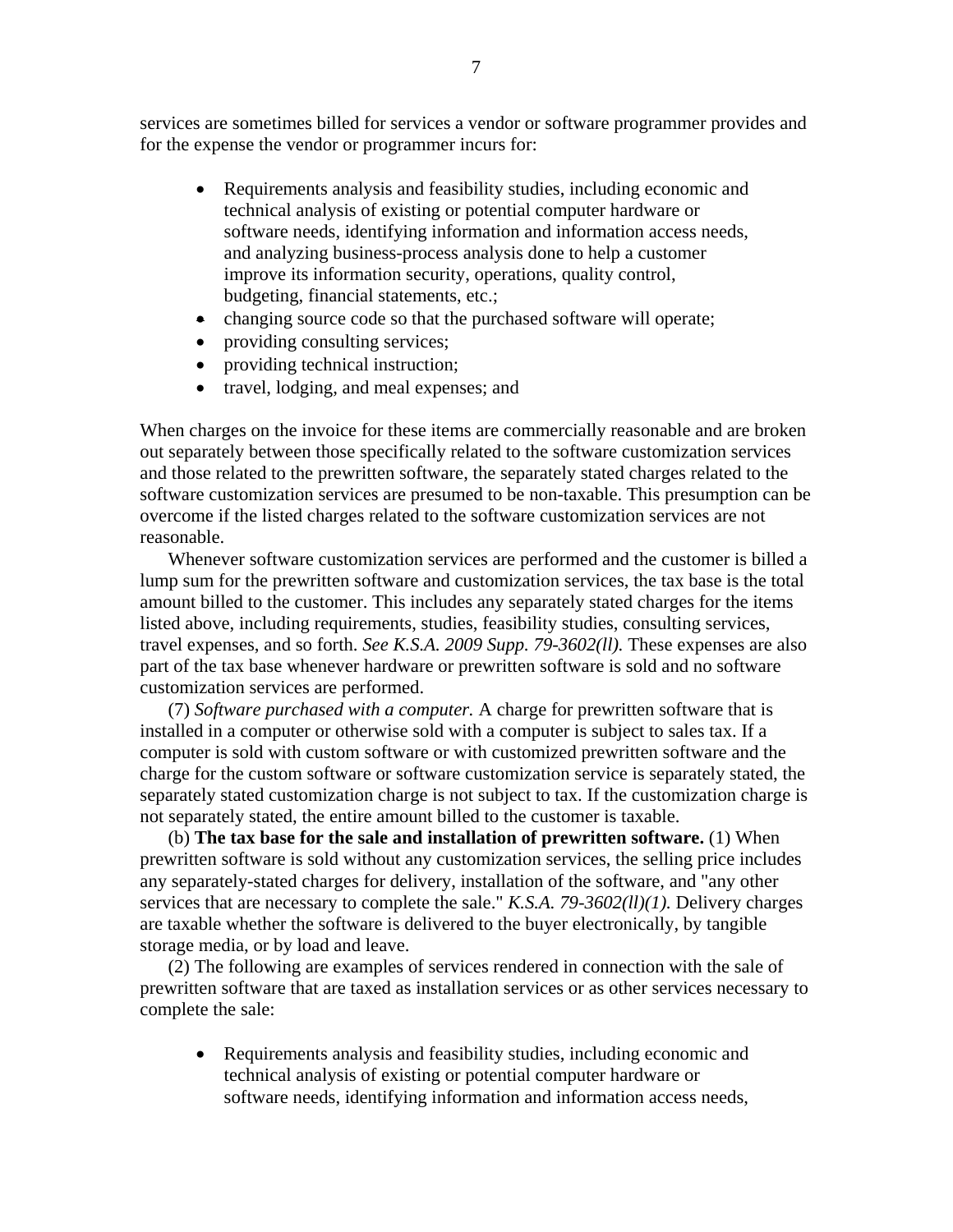and analyzing business-process analysis done to help a customer improve its information security, operations, quality control, budgeting, financial statements, etc.;

- system design and development;
- establishing the compatibility of the software with the hardware and other software products;
- loading prewritten software into a computer;
- configuring or setting up the software, provided these services do not involve changing the software's source code to meet the specific requirements of the purchaser (which would be software customization services); and
- installing upgrades or enhancements.

These charges are taxable whether they are separately stated or lumped together with other charges.

 (c) **Services to modify, alter, update, or maintain prewritten software.** (1) Kansas taxes charges for "the services of modifying, altering, updating or maintaining prewritten computer software." *K.S.A. 2009 Supp. 79-3603(s).* 

(2) Taxable services to modify, alter, update, or maintain computer software always involve the installation of prewritten computer upgrades and enhancements. The charges related to the software installation that are listed above in (b) are also taxed as part of the charges to modify, alter, update, or maintain prewritten software.

(3) Taxable services do not include actions that are taken to assure the efficient operation of prewritten software or hardware, such as deleting or recovering information from a hard drive, virus or spyware removal, or increasing the speed of the computer system unless the service involves the sale and installation of prewritten software or hardware.

 (d) **Software maintenance agreements.** (1) *Mandatory software maintenance agreements sold with prewritten software.* A software maintenance agreement is "mandatory" when prewritten software cannot be purchased without buying the maintenance agreement. Mandatory software maintenance agreements are treated as part of the software sale and are subject to Kansas sales or use tax. The charge for the maintenance agreement is fully taxable even when charges for technical support and upgrades are separately-stated on the customer's invoice.

 (2) *Optional software maintenance agreements sold with prewritten software.* A software maintenance agreement is "optional" when a customer can buy prewritten software without buying a maintenance agreement for it. When a customer agrees to buy an optional maintenance agreement during negotiations for prewritten software, charges for the agreement are sourced as part of the software sale and are taxed as follows after January 1, 2009:

(A) If the charges for Technical Support and Upgrades are not separately stated, Kansas sales tax applies to 50% of the sales price of the maintenance contract.

(B) If the charges for Technical Support and Upgrades are separately stated, sales tax applies to charge for the Upgrades but not to the charge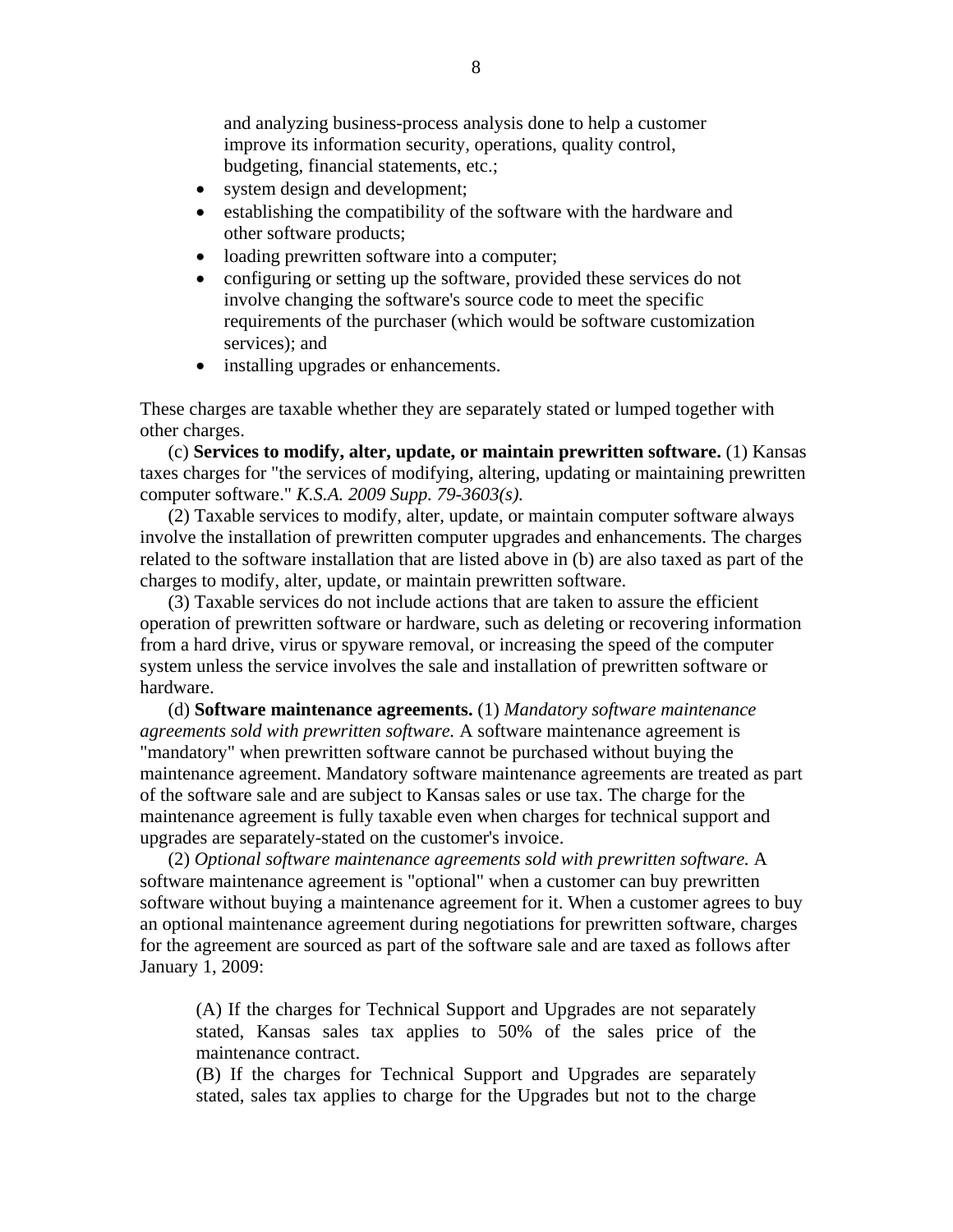for Technical Support. The estimated costs used to apportion the two charges must be reasonable and made in good faith. If the estimated charges do not appear to be reasonable, the department may assess sales tax on 50% of the total cost of the maintenance agreement, along with interest and penalty.

(C) If only Upgrades are contracted to be provided under the optional maintenance agreement and the customer is not entitled to Technical Support, charges for the agreement are taxable.

(D) If only Technical Support is contracted to be provided under the optional maintenance agreement and the customer is not entitled to Upgrades, charges for the agreement are not taxable.

(3) Charges for upgrades and enhancements for prewritten software are taxable because upgrades and enhancements are, by definition, prewritten software. *See K.S.A. 2009 Supp. 79-3602(cc).* Charges for additional copies of operating manuals and for operating-manual updates for prewritten software are taxable.

 (4) *Optional software maintenance agreements sold separately from or after the software sale.* A maintenance agreement may be sold by the software vendor after the software sale is completed or by a different vendor. Charges for these agreements are taxed as set forth in (2)(A) through (D) but are sourced according to K.S.A. 2009 Supp. 79-3670. *See K.S.A. 2009 Supp. 79-3602(cc).*

 (5) *Custom software.* Whether mandatory or optional, maintenance agreements for custom software are not taxable, provided the software has not been offered for sale to someone other than the person for whom it was originally designed and developed. The custom-software provider should pay sales or use tax on the printing cost of any operating-manual or operating-manual updates that are produced for the custom software and given to the custom software purchaser.

 (e) **Sourcing software sales and services.** K.S.A. 2007 Supp. 79-3670 *et seq.* applies the destination-based sourcing rules to sales of prewritten software, software maintenance agreements, and computer hardware. These rules provide:

(1) The sale is sourced to the retailer's business location if the customer takes delivery of the product there.

(2) If the retailer delivers or ships the product to the customer, the sale is sourced to the customer's location. This provision is not changed by FOB terms.

(3) If neither (1) nor (2) apply, then the sale is sourced to the location indicated by an address for the purchaser that is contained in the vendor's business records.

 $(4)$  If neither  $(1)$ ,  $(2)$ , nor  $(3)$  apply, then the sale is sourced to the address of the purchaser obtained during consummation of the sale. This may include the address on the purchaser's payment instrument, such as a check, credit card account, or money order.

(5) If the four listed rules cannot be applied, then the sale is sourced to the address from which the product is shipped. This includes prewritten software that is delivered electronically.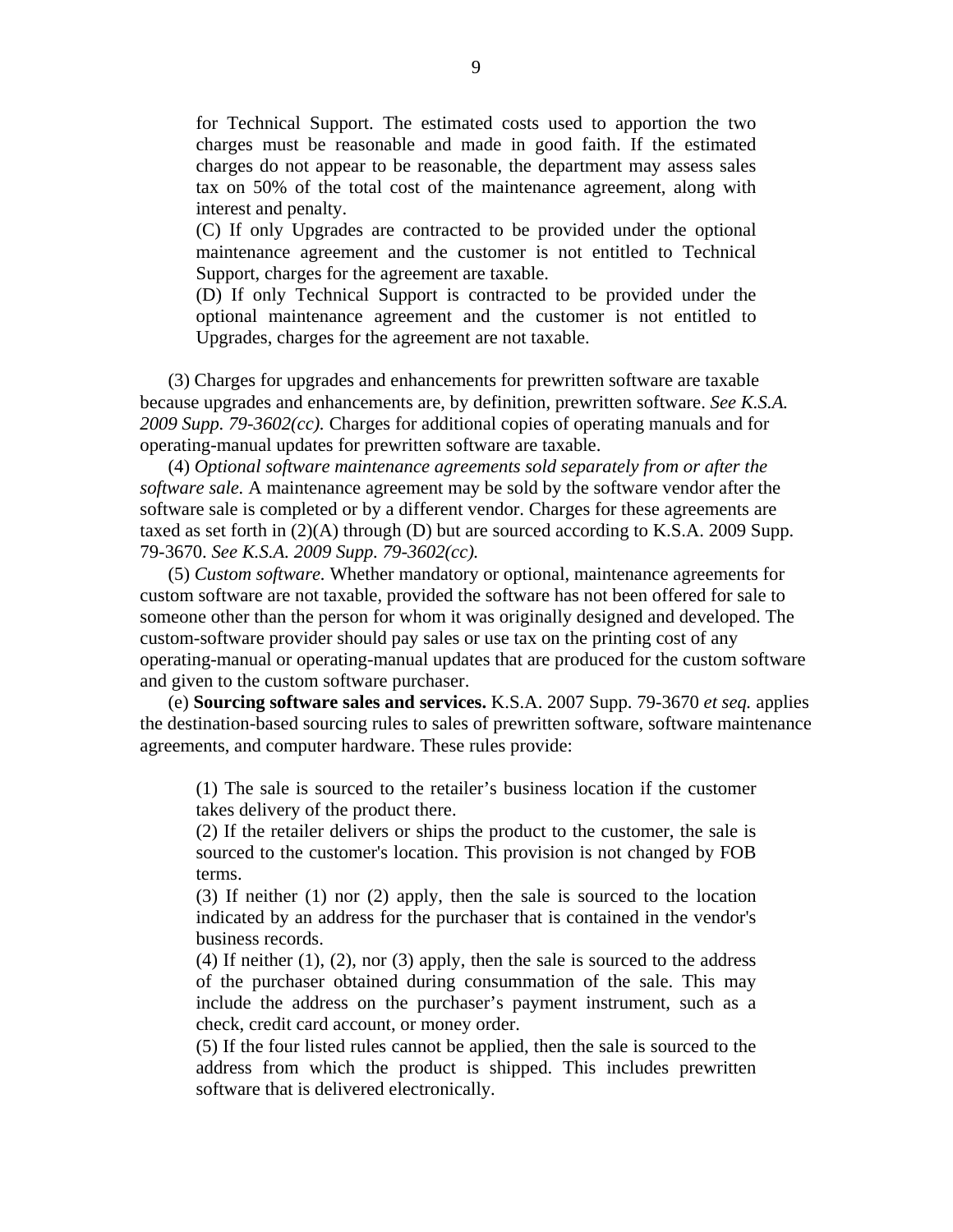## **IV. TAXATION OF CHARGES FOR INTERNET ACCESS, DIGITAL PRODUCTS, WEB PAGE DESIGN, ACCESS TO INFORMATION DATABASES, AND OTHER COMPUTER-RELATED PRODUCTS AND SERVICES.** (a)

**Overview.** Kansas does not tax customer charges for accessing the Internet. The State is prohibited from doing so by the Federal Internet Tax Freedom Act (F-ITFA). Internet access services and the taxability of transactions arranged over the Internet are discussed in more detail in the next subsections.

 (b) **Internet access services**. (1) "Internet access service" means the service of providing customers with the ability to access the Internet or World Wide Web. Internet access charges are usually billed on a monthly basis and may include a one-time setup charge. These services include any technical-support that is furnished with the access services, such as telephone user support or telephone consulting whether or not such services are separately stated on the customer's bill or invoice. Internet access services do not include charges for accessing restricted web sites, downloading information, or similar on-line services that are utilized after the network has been accessed. These services, while not classified as internet access services, are not subject to Kansas tax unless they involve the delivery of prewritten software.

(2) The F-ITFA prohibits state and local governments from imposing new taxes on Internet access charges. Congress allows ten states that previously taxed Internet access charges to continue to do so. Kansas is not one of the ten states and has never taxed Internet access charges.

(3) The F-ITFA defines "electronic commerce" as any transaction conducted over the Internet or through Internet access, comprising the sale, lease, license, offer, or delivery of property, goods, services, or information. F-ITFA does not prohibit Kansas and other states from imposing sales or use tax on purchases arranged over the Internet.

(4) Under F-ITFA, otherwise exempt Internet access charges may be taxed if the access charges are bundled with charges for telecommunications services or other taxable services, provided that: (A) the Internet access charges are not separately stated on the customer's bill or invoice; and (B) the access provider's business records cannot identify and reasonably establish its costs that are associated with providing Internet access services.

(5) The F-ITFA does not prohibit Kansas and other states from taxing Voice Over Internet Protocol (VOIP) services. Kansas taxes charges for VOIP services and other telecommunications services.

(c) **Purchases of tangible personal property and digital products arranged online.** (1) *Sales of tangible personal property*. Sales of goods arranged over the Internet are taxable. Whenever an in-state or out-of-state retailer that is required to collect Kansas retailers' sales or use tax accepts an order for goods via the Internet and then ships or delivers the goods to a Kansas address, the retailer must charge and collect the appropriate Kansas tax on the sale. The tax base includes any shipping and handling charges that the retailer bills to the customer. Whenever a Kansas customer buys goods that were not taxed by the retailer, the customer must self-assess the tax and remit it on a sales or use tax return or on his or her individual income tax return. *See Kansas Individual Income Tax Return, Form K-40.*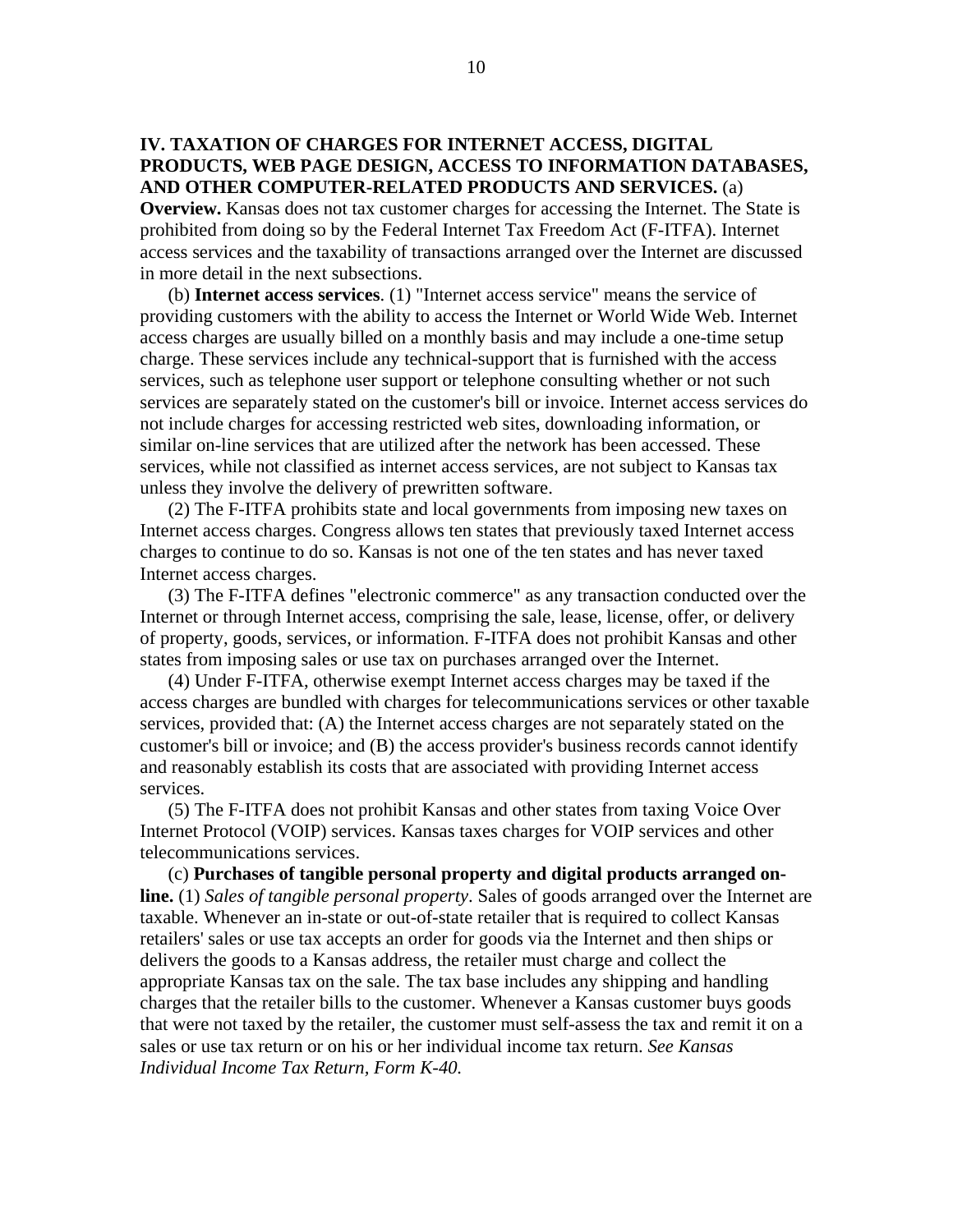(2) *On-line delivery of digital products.* Digital products, services, and information can be sold and delivered over the Internet. Kansas generally does not tax electronic downloads of digital products. Nontaxable sales include electronic downloads of movies, music, photographs, newspapers, and other similar products. These downloads are not taxed because they are not tangible personal property.

When the same digital product is sold and delivered on a tangible medium such as a CD, DVD, or paper, the transaction is taxable.

The following are examples of digital products and services whose sales are not taxable when delivered to the customer by Internet download or by other electronic means:

- Entertainment such as music or videos;
- photographs;
- pictures;
- newspapers;
- subscriptions to information or research products, such as financial information and legal research databases; and
- other electronic products such as greeting cards.

The following products and services that are delivered electronically are subject to Kansas sales and use tax:

- Prewritten software;
- licenses for prewritten software located in a computer or server in Kansas owned by or leased to the software license purchaser; and
- television and radio subscriber services delivered over the Internet.

Digitized pay-per-view movies and digitized television shows delivered as a service to subscribers are subject to sales tax as charges for subscriber television and radio service. *K.S.A. 2009 Supp. 79-3603(k).* Charges by satellite-television providers for these services and other satellite services are subject to Kansas state sales tax, but not to local sales tax.

 (d) **Accessing information located on a remote database.** (1) An "information service" or "database access service" is a nontaxable service that consists of a collection of records or data that is stored in a remote computer system and contains software that allows the purchaser of the service to access the system electronically to answer queries or extract desired information. These electronic services can provide:

- The furnishing of general or specialized current information, such as tax information (e.g. CCH Tax Research Network, RIA Checkpoint) or legal information (e.g. Westlaw, LexisNexis);
- data retrieval or research, such as newsletters, real estate listings, or financial, investment, circulation, credit, stock market, or bond rating reports;
- mailing lists;
- abstracts of title;
- news clipping services;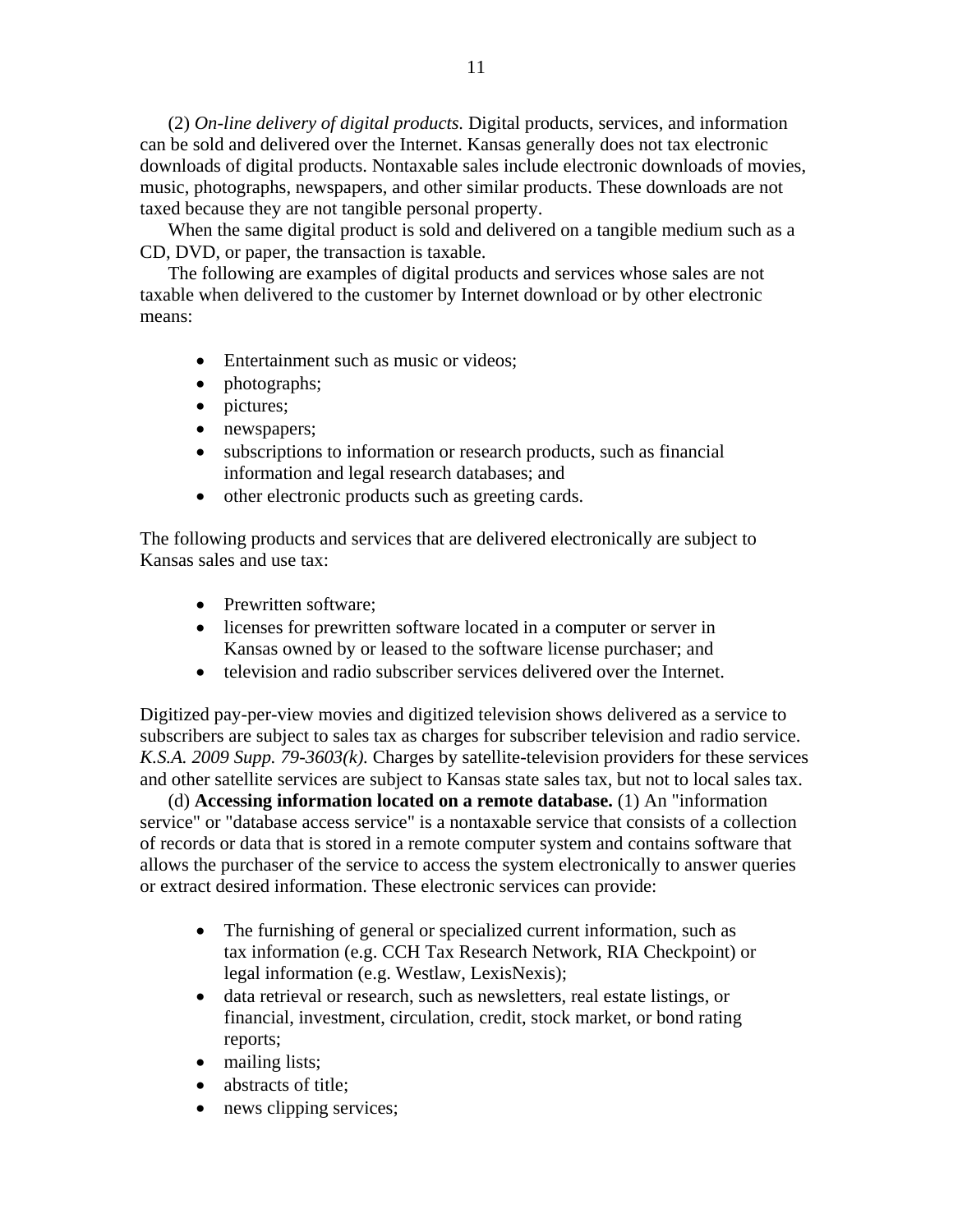- scouting reports;
- surveys;
- bad check lists:
- broadcast rating services; and
- music, videos, pictures, and greeting cards that are delivered electronically.

(2) Kansas does not tax a database provider's charges that allow a customer to electronically access information on the provider's remote database, whether by the Internet, telephone, or some other electronic means. Separately stated charges by a provider for transmitting electronic information that the customer can print or retain are not taxable. These rules apply even though much of the same information and products are taxable when delivered on a tangible medium.

Database providers sometimes sell prewritten software or a package of prewritten software and computer hardware for customers to use to retrieve information from their database. These sales are taxable even when the software and hardware can only be used to access an exempt database.

 (e) **Charges for using software on a remote computer.** A lease does not include obtaining remote access to someone else's computer software and equipment via the Internet or other electronic means when the customer does not have control over or have possessory rights to the software or equipment. This includes charges billed by an application service provider (ASP).

The time sharing of a computer or charges to access a computer are taxable rentals when the lessee is given physical possession of a computer in Kansas or has the right to personally control a computer at a location in Kansas. These same rules apply to the charges for access to other computer equipment.

 (f) **Data Processing Service**. Data processing service generally refers to the electronic processing of data furnished by customers. For purposes here, data processing service includes: (1) digitizing documents or other information and then indexing, sequencing, combining, manipulating, and storing the data in a format that allows a later computer search and retrieval of the documents or information; (2) developing original information from raw data that is furnished by the customer; and (3) processing of another's data, which may include services to extract, verify, sort, scan or perform similar services on a customer's data or other information.

A business that provides data processing service performs services such as entering and retrieving information, compiling and producing records of transactions, and maintaining information. The data processing service may also furnish reports, forms, invoices, or statements to the customer, the customer's clients, or the customer's cardholders as part of the data processing service.

A data processing service generally provides the customer with additional, different, or restructured information. A charge for the service of processing a customer's data is not subject to Kansas sales tax regardless of: (1) the method by which the processed information is delivered to the customer; (2) the fact that the customer charge is based on the minutes or hours of computer use; or (3) the fact that the customer furnished computer programs to the data processor to use to process the customer's data.

"Data processing services" may include the following services: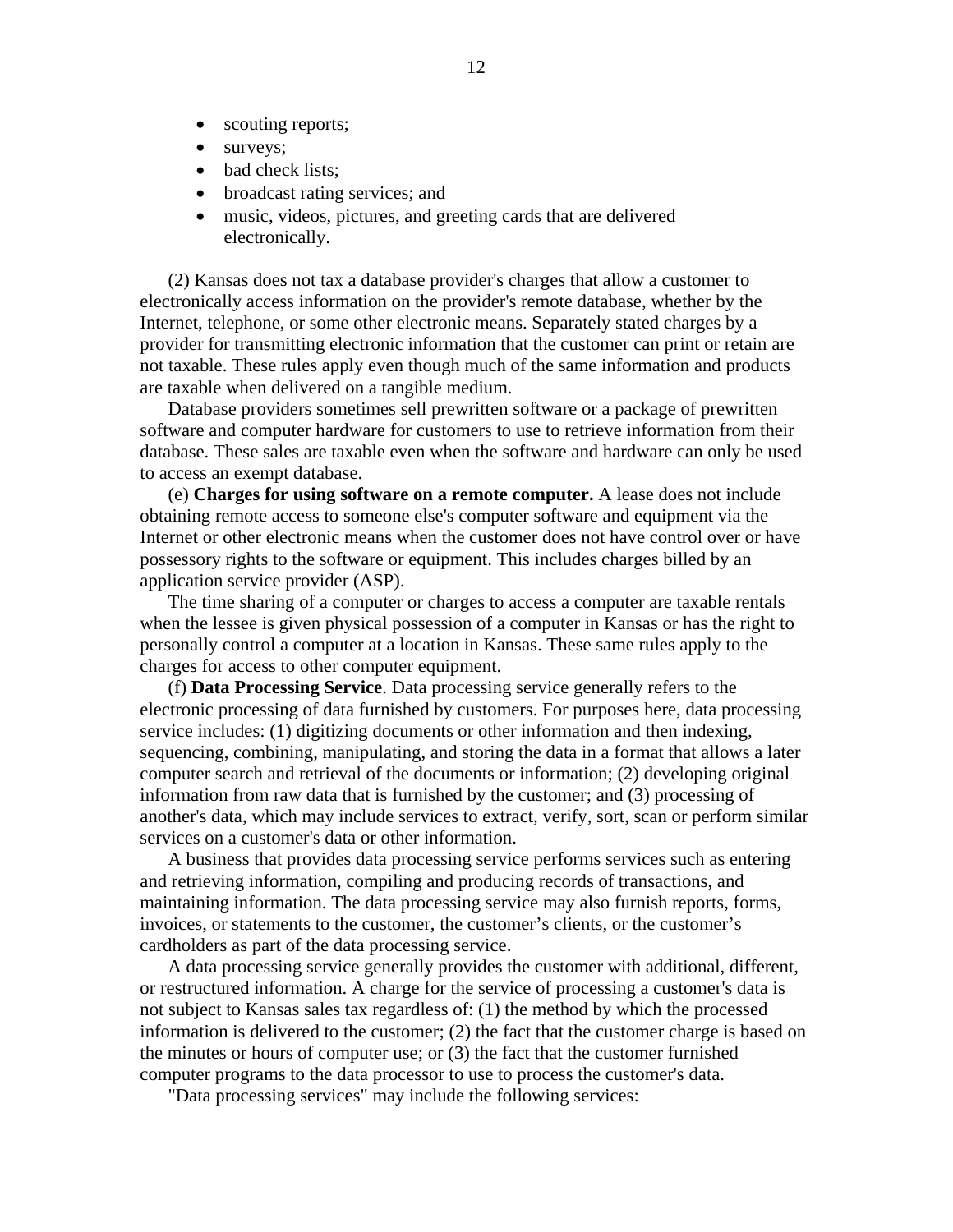- Digitizing records for later retrieval;
- processing information for compiling and producing records of transactions;
- computing data, extracting data, sorting files, sequencing data, and updating continuous files;
- entering, maintaining, and retrieving information;
- payroll and business accounting;
- computerized data and information storage and manipulation;
- filing payroll tax returns;
- preparing W-2 forms; and
- computing and preparing payroll checks.

While data processing services are not subject to Kansas sales tax, tax does apply to charges for converting the same information from one medium to another tangible medium, when the true object of the transaction is the tangible medium. For example, customer charges for services to digitize photographs or films and place them on a memory card or DVD are taxable. Likewise, charges to digitize phonograph records or audio tapes and place them on a CD are taxable. In both of these cases, the customer primarily is seeking the memory card, CD or DVD that contain digitized copies of the tangible photographs, film, or audio tapes. However, charges for digitizing business records and for indexing, sequencing, combining, or rearranging those records so that they can be stored digitally and later accessed by a computer search are not taxable. Here, the customer's wants its business records digitized and placed in a format that allows the digitized information to be accessed, searched, and retrieved quickly by computer.

If the data processing service provider produces tangible personal property that is incidental to the data processing service, the data processing service provider is considered the consumer of such tangible personal property and owes sales or use tax on its purchase of such property.

 (g) **Web page design.** Charges for website development services, including consulting, designing, and creating a website and for transferring a website to a remote server accessible by the public, are not subject to Kansas sales and use tax provided software is not downloaded onto the customer's computer. The Kansas retailers' sales tax does not list these services as being taxable. *See K.S.A. 2009 Supp. 79-3603.* Only services enumerated in the act are subject to tax. The exclusion for web page design applies to programming, scanning, and computerized graphic design, whenever these services are furnished by a web page designer in connection with a customer's website. Because a web page designer does not charge or collect sales tax on charges for its services, the designer's purchases are taxable. Taxable purchases include: purchases of prewritten software and hardware for its own use, purchases of prewritten programs that become part of web page software, payments made to a server owner for server rental if the server is located in Kansas, utility purchases, and so forth.

 (h) **Web page hosting.** Charges by a web page provider for remote administrative and monitoring services are not taxable so long as the customer is not required to buy or lease computer hardware or to download prewritten software under the contract. As a general rule, for an electronic transaction to be taxable as the sale of prewritten software,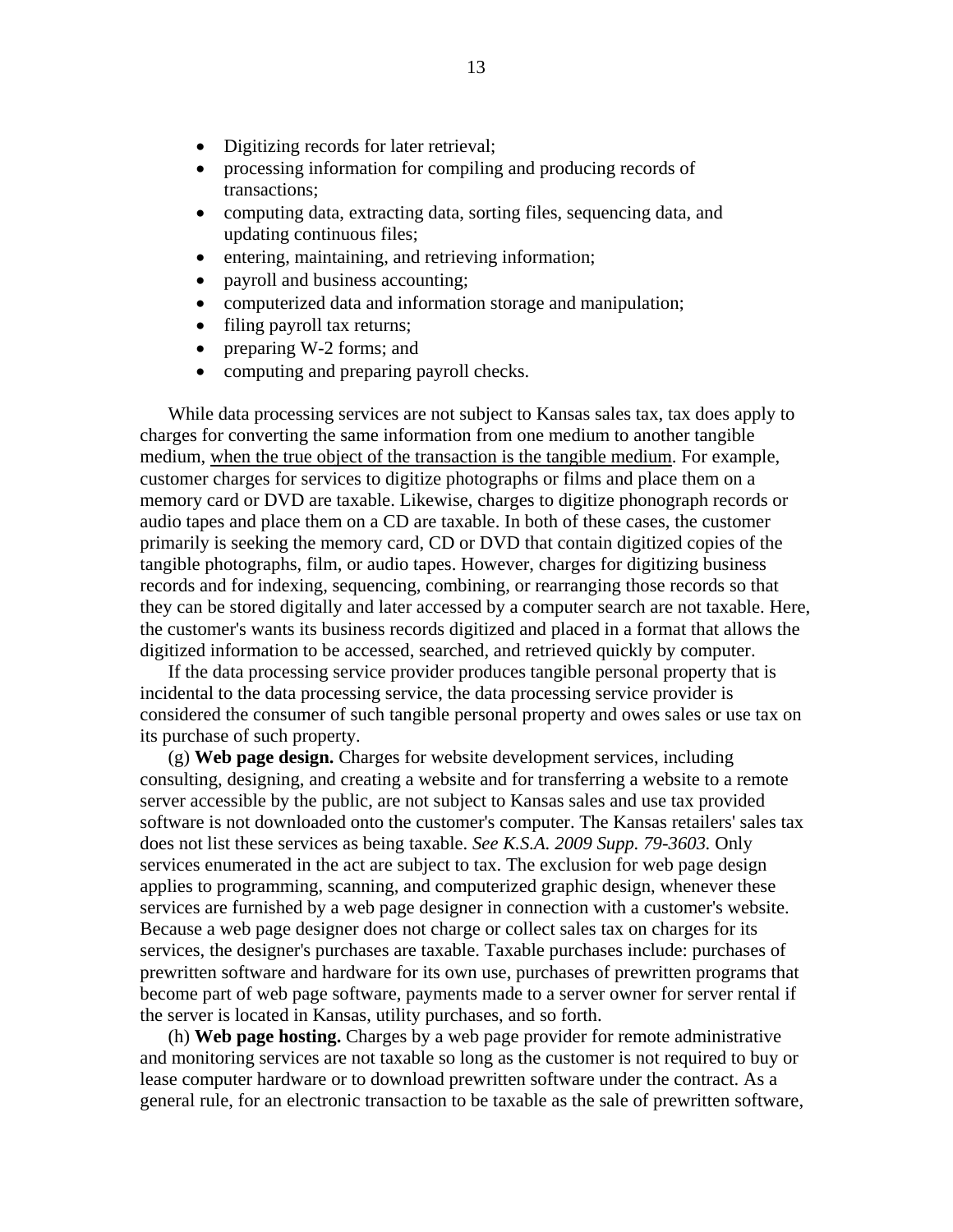the software must at least temporarily reside in the customer's computer. As with a web page designer, a web page host must pay sales tax on charges for use of a server located in Kansas.

 (i) **Remote servers located in Kansas.** When an in-state or out-of-state business leases or leases space on a remote server located in Kansas and buys prewritten software that is installed in the server, the software purchase is subject to Kansas sales or use tax. The charge to the in-state or out-of-state business for leasing or leasing space on the Kansas server is also subject to Kansas tax. Charges by an ASP for its services are not subject to sales tax.

An out-of-state owner or lessor of a server that is located in Kansas is doing business here and is required to register as Kansas retailer and collect and remit the appropriate Kansas tax. *K.S.A. 2009 Supp. 79-3702(h).* 

(j) **Manufacturing exemption for certain software.** The Kansas integrated production exemption is a statutory exemption found at K.S.A. 2009 Supp. 79-3606(kk). As a general rule, (kk) exempts the sale of software if the software directs the operation of production-line machinery or is used to perform some other exempt function as specified in the exemption. In addition, the sale of software for use in product design or in research and development in an integrated production setting is exempt. Manufacturers and processors should carefully review K.S.A. 2009 Supp. 79-3606(kk) to determine whether or not particular computer software or equipment is taxed or exempted. If there is any doubt as to exemption, the manufacturer or processor should request a ruling from the department pursuant to K.S.A. 79-3618 and K.A.R. 92-19-59.

Operating-system software that is commercially produced for general use, such as Windows, Linux, BeOS, DOS, OS/2, UNIX, or Mac OS X Leopard, is taxable for nearly all businesses. Also taxable are sales of word processing software, accounting software, database software, and other software that provides similar non-exempt functions.

Computer programming is not an industry that engages in manufacturing and may not claim exemption under K.S.A. 2009 Supp. 79-3606(kk). Computer programmers and others who perform software customization services must pay sales tax on their purchases of prewritten software, hardware, consumables, and other property.

#### **V. TAXATION OF COMPUTER HARDWARE SALES AND SERVICES.** (a)

Computer hardware includes equipment such as mainframe computers, personal computers, keyboards, monitors, printers, hard drives, servers, and cables. Computer hardware is tangible personal property. *K.S.A. 2009 Supp. 79-3602(pp).* The sale or use of computer hardware is taxable as the sale or use of tangible personal property. *K.S.A. 2009 Supp. 79-3603(a).*

(b) Kansas taxes the services of installing, applying, altering, repairing, servicing, or maintaining tangible personal property. *K.S.A. 2009 Supp. 79-3603(p) and (q).* Whenever one of these services is performed to computer hardware, the charge for the service is subject to Kansas state and local sales tax. When computer hardware is sold, the tax base includes any charges for delivering and setting up the hardware, as well as any charge for installing prewritten software. *K.S.A. 2009 Supp. 79-3602(ll).* Repairing or servicing computer hardware includes troubleshooting hardware problems whenever a service provider agrees to or is expected to perform taxable labor services to rectify the shortcomings detected by the troubleshooting. In such cases, the charges for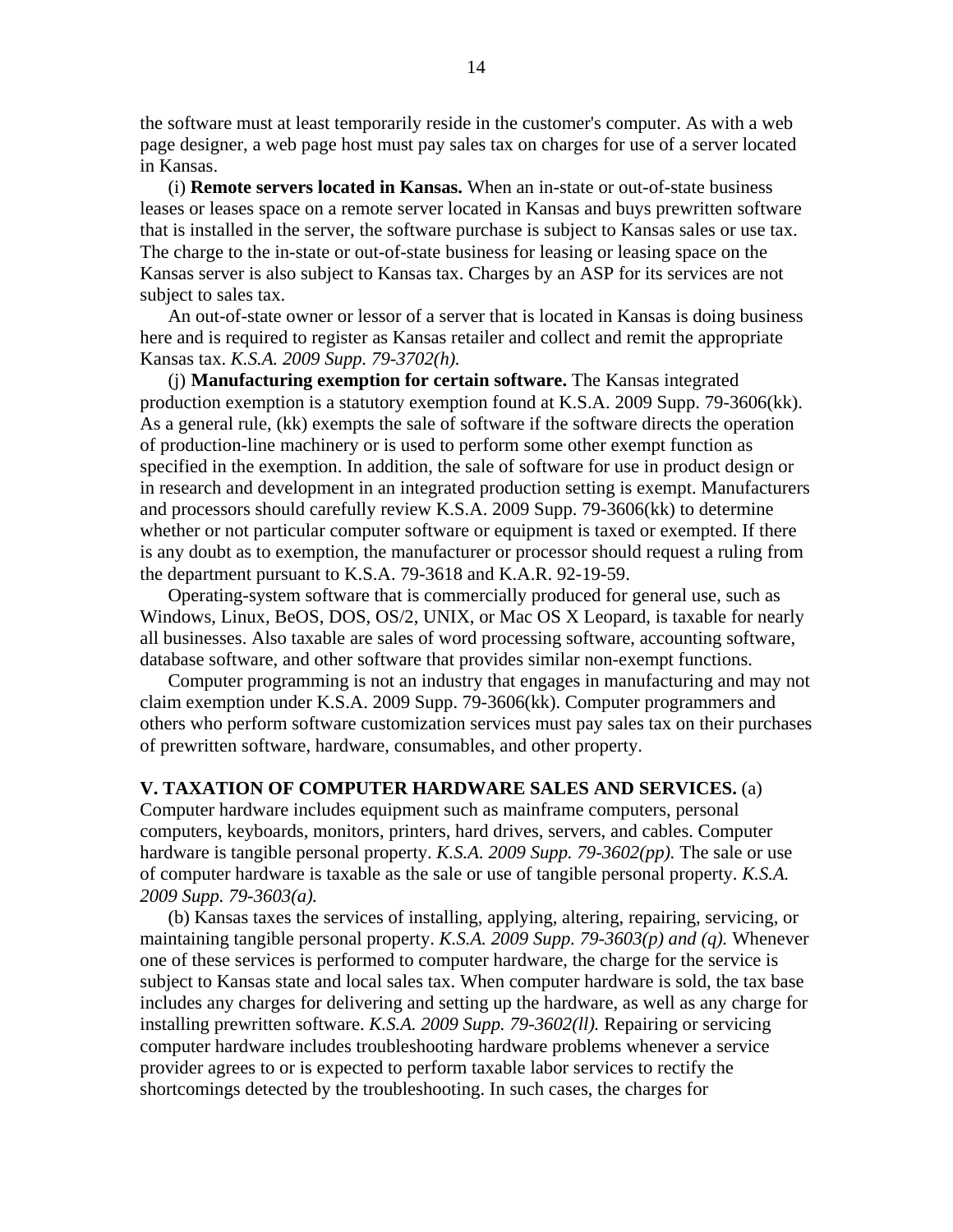troubleshooting are taxable even when a separate invoice is issued for the taxable repair services. Services to troubleshoot or diagnose problems with computer hardware, without repairing or fixing the problems identified, are not be taxable.

(c)(1) Charges for a maintenance contract or service agreement (hereinafter "maintenance agreement" or "agreement") for computer hardware are taxable. *K.S.A. 2009 Supp. 79-3603(r).* When the purchase of a maintenance agreement for hardware is agreed to during negotiations for the hardware, the maintenance agreement is taxed as part of the hardware sale regardless of whether the agreement is mandatory or optional or whether the hardware and agreement are billed on one invoice or on separate invoices. When a customer buys a hardware maintenance agreement, whether purchased separately or as part of the purchase of the hardware, the sale is taxable and is sourced according to K.S.A. 2009 Supp. 79-3670.

(2) A hardware maintenance-agreement provider is required to keep records that show whether or not sales tax was charged or an exemption was claimed when the maintenance agreement was originally sold. A provider that can show that an agreement was taxed when originally sold may claim a resale exemption when it hires a third-party repairmen to perform the repair and maintenance work required under the agreement. When the repairman bills the provider for parts and services, no tax is owed because the tax is considered to have been prepaid when the customer bought the maintenance agreement and paid sales tax on it. A provider may issue a resale certificate to the repairman even if the maintenance agreement was originally sold and taxed in another state. Providers may not issue a resale certificate if they cannot establish that tax was charged when the agreement was sold. If a repairman bills the hardware owner or lessee for a deductible, parts, labor, or other expenses, the repairman must charge and collect sales tax on the total amount billed to the owner or lessee regardless of whether or not the maintenance provider issued a resale certificate and was responsible for paying part of the bill.

To claim exemption, the hardware maintenance-agreement provider must give the repairman a completed Kansas or a multi-jurisdiction resale exemption certificate. *Form ST-28A; Form ST-28M; Form PR 78-SSTA (downloadable from Publication KS-1520, www.ksrevenue.org).* If a repairman does not receive such a resale certificate, the repairman must charge sales tax when it bills the provider for parts and services. *See EDU-28, Sales Tax Guidelines for Businesses that Sell and Service Appliances and Electronic Products.* As discussed in the preceding paragraph, the repairman must always charge sales tax whenever it bills the customer who bought the hardware maintenance agreement.

(3) The same resale-exemption requirements that are discussed in  $(c)(2)$  apply whenever a third-party repairman bills a seller or manufacturer for repair services that it performs to satisfy a seller's or manufacturer's warranty obligations. The tax-collection requirements that are discussed in subsection (c)(2) apply whenever a repairman bills the owner of a warranted product for a deductible, parts, or services.

#### **Other publications.**